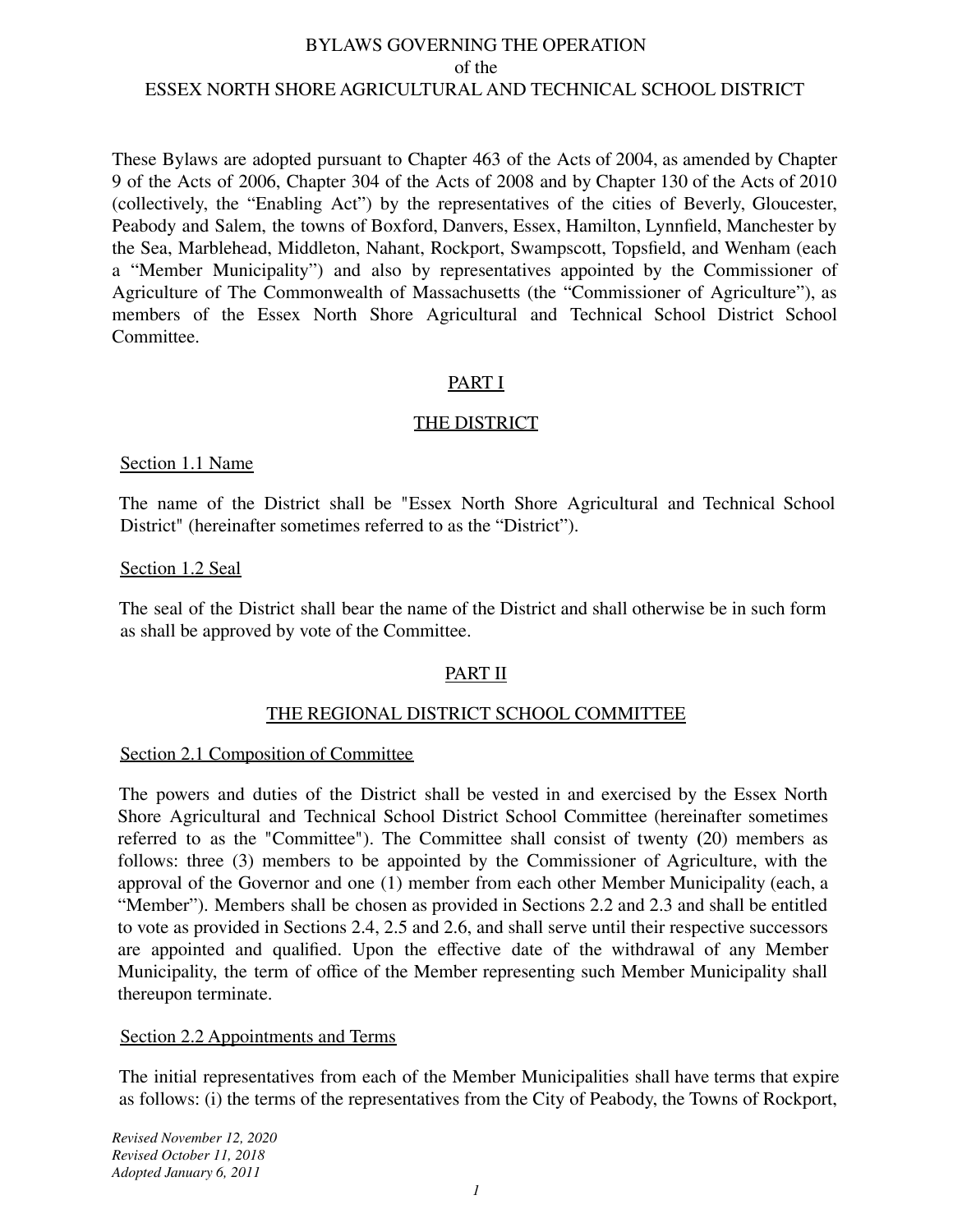Nahant, Boxford, Lynnfield and Essex shall expire on December 31, 2012; (ii) the terms of the representatives from the City of Beverly, the Towns of Topsfield, Hamilton, Swampscott, Wenham, and Marblehead and of Agricultural Representative 1 shall expire on December 31, 2013, and (iii) the terms of the representatives from the Cities of Gloucester and Salem, the Towns of Danvers, Manchester-by-the-Sea, and Middleton and of Agricultural Representatives 2 and 3 shall expire on December 31, 2014. Members serve on a rotational basis to ensure institutional history, based on the terms laid out in initial bylaws adopted 1/6/11.

Within the sixty-day period prior to the expiration of the term of any Member, as determined above, the Commissioner of Agriculture, the Mayor of the City of Peabody, and the Mayor of the City or the Moderator of the Town which such Member represents shall with the consent of the School Committee of such city or town other than Peabody, reappoint such Member, or appoint a successor, for a term of three years beginning on the first day of January next following such appointment; and shall likewise make such appointment or reappointment every third year thereafter. The Committee shall be responsible for notifying in writing, the Mayor or Moderator and the school committee of a city or town at least sixty days prior to the expiration of the term of a Member representing such city or town; and the mayor or moderator shall be responsible for notifying the Committee in writing of the appointment or reappointment of any Member representing such city or town. The time of appointment and the term of a Member representing a municipality subsequently admitted to the District under Part VI of these by-laws shall be specified in the Amendment authorizing such admission.

For the purposes of this section, the consent of the School Committee of a Member Municipality shall mean, in the case of a Member Municipality which is part of a regional high school district, the consent of those members of the regional high school district committee who are residents of such Member Municipality.

## Section 2.3 Vacancies

If a Member of the Committee dies, or resigns, or ceases to be a resident of the city or town which he or she represents, such office shall be deemed vacant; and the Committee shall notify the Commissioner of Agriculture, or the mayor or moderator represented by such Member, as appropriate, in writing of such vacancy. A vacancy shall be filled in the same manner as provided in Section 2.2 for regular appointments; and the term of a person appointed to fill a vacancy shall begin on receipt by the Committee of a written notification of his or her appointment from the Commissioner of Agriculture, the mayor or moderator concerned and shall expire on the same date as the term of his predecessor. If any Member fails to attend three successive regularly scheduled meetings of the Committee, the Committee shall so notify the Commissioner of Agriculture or the Mayor or Moderator of the Member Municipality concerned, as appropriate.

# Section 2.4 Allocation of Votes

A. Each Member serving on a Subcommittee or Ad Hoc Subcommittee shall be entitled to cast one vote. Only affirmative votes will move forward for consideration to the full

*Revised November 12, 2020 Revised October 11, 2018 Adopted January 6, 2011*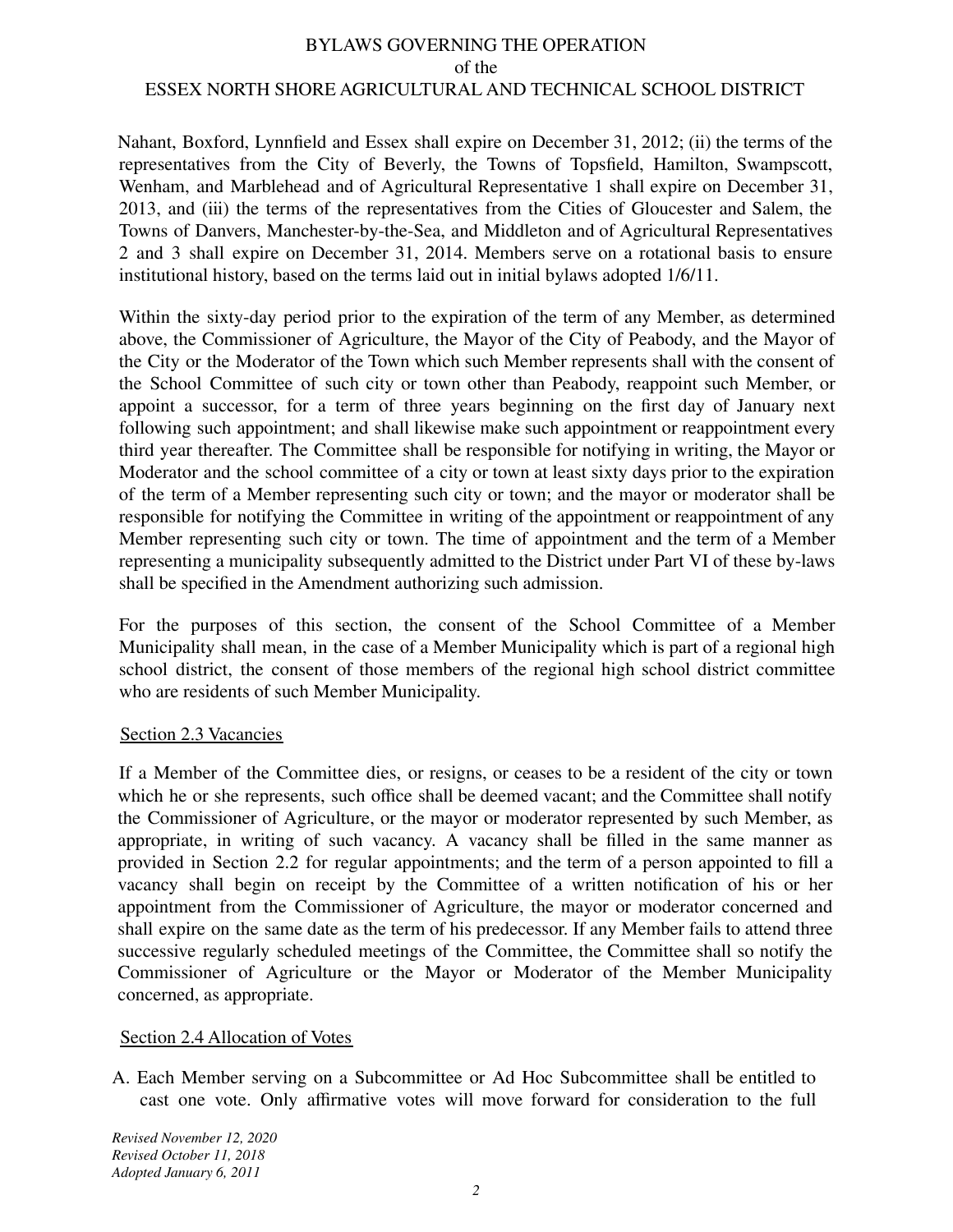Committee.

- B. Each Member shall in a full Committee vote or election be entitled to cast one vote. In addition, those Members representing Member Municipalities shall be entitled to cast one additional vote for each fifty students, or major portion thereof, who are residents of the Member's municipality and who are enrolled as full-time students in grades 9 through 12, inclusive, in any school operated by the District as of October 1 of the preceding calendar year.
- By way of illustration, additional votes for Member Municipalities with enrollments greater than 25 students shall be allocated as follows:

| Enrollment | <b>Additional Votes</b>     |
|------------|-----------------------------|
| 26 to 75   |                             |
| 76 to 125  | $\mathcal{D}_{\mathcal{L}}$ |
| 126 to 175 | $\mathcal{F}$               |
| 176 to 225 | 4                           |
| 226 to 275 | $\overline{\mathbf{5}}$     |
| 276 to 325 | 6                           |
| 326 to 375 |                             |
|            |                             |

Section 2.5 Organization; Transaction of Business

- A. The annual meeting of the Committee shall be held on the second Thursday in January of each year, or on another mutually agreed upon date, at which time the Committee shall elect from its own membership a Chairperson, Vice Chairperson, and a Secretary to serve until the next annual meeting. The Superintendent-Director shall serve as the acting Chairperson at the annual meeting until these votes have been concluded. At the first meeting of the Committee or at any subsequent meeting, the Committee shall appoint a District Treasurer who shall not be a member of the Committee and who shall serve until the next annual meeting or until a successor is duly appointed and qualified for such office; may provide for the election, appointment, removal, and terms of such other officers and committees as it deems advisable, and prescribe their powers and duties; and shall adopt an initial budget pursuant to Section 4.1. Minutes of all meetings shall be made available on the District's website. The Bylaws of the District shall be adopted or amended by a two-thirds vote of the Committee.
- B. At a Committee or subcommittee meeting, a majority of the duly-appointed and currently serving Members shall constitute a quorum for the transaction of business, but a lesser number shall be sufficient to adjourn and to call a special meeting. At the full school Committee meeting, a majority vote shall mean the vote of a majority of the total number of allocated votes which all the Members present are entitled to cast; a two-thirds majority vote shall mean the votes of two-thirds of the total number of allocated votes which all the

*Revised November 12, 2020 Revised October 11, 2018 Adopted January 6, 2011*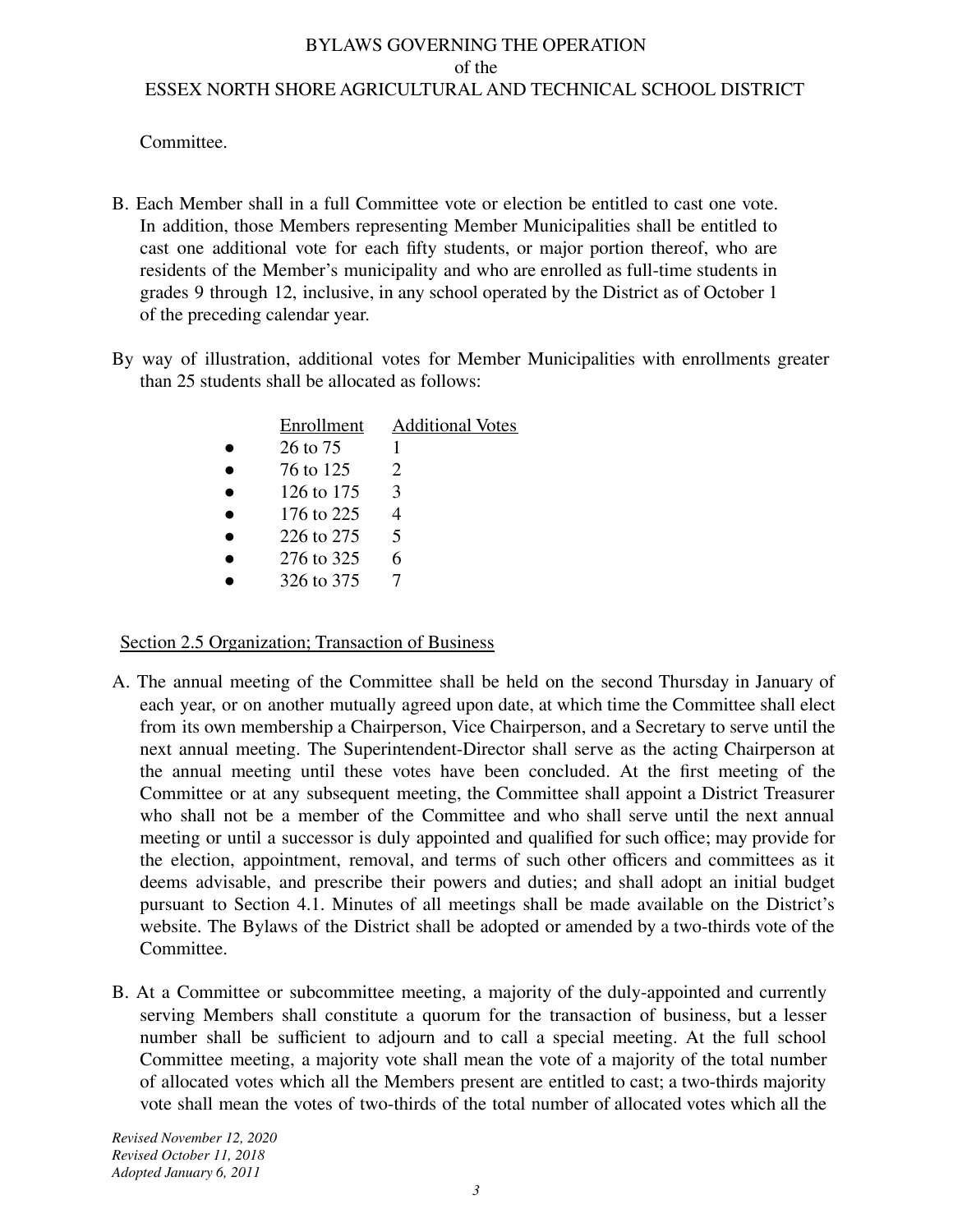members present are entitled to cast.

- C. The Chairperson shall preside at all meetings of the full Committee, shall appoint and serve as a member of all Ad Hoc committees and standing subcommittees, and shall perform such other duties as may be delegated to him/her by the Committee or required by law. He/she shall, in the name and on behalf of the District, sign all contracts and other instruments, the execution of which shall have been authorized by the Committee. The Chairperson shall be entitled to vote on all matters.
- D. If the Chairperson, Vice-Chairperson, and Secretary are absent or unable to perform their duties, the Committee shall appoint a temporary Chairperson to preside and to perform such other duties of the Chairperson as may specifically be delegated to him/her by the Committee. The Superintendent-Director or his/her designee will preside over the election of the temporary Chairperson.
- E. The Secretary shall keep the minutes of all meetings and maintain permanent records of the proceedings of the Committee. He/she shall be custodian of the District seal, all records of the District, and the Treasurer's bond. If the office of Secretary is vacant or if the Secretary is absent or unable to perform his/her duties because of disability, the Committee may appoint a temporary Secretary to hold such office and exercise the powers and perform the duties thereof until a Secretary is duly appointed or the Secretary who was disabled or absent resumes his/her duties.
- F. The District Treasurer shall receive all monies paid to the District or the Committee, and shall deposit the same in such banks as authorized by the Committee. He/she shall also pay out money in such amounts as have been approved by the Committee, provided that he/she shall pay no money from the treasury, other than court judgments, bonds, or notes which may become due and interest thereon, except upon an order or warrant signed by a majority of the Committee. He/she shall render reports of all receipts and disbursements monthly unless otherwise directed by the Committee and shall perform such other duties as the Committee may determine. The Treasurer shall give bond for the faithful performance of his/her duties in accordance with the law which shall be in such amount as may be required by law and in any additional amount, if any, as the Committee shall direct, the premium of such bond to be paid as an operating expense of the District. The Committee may appoint an Assistant Treasurer who need not be a member of the Committee and who shall, in the absence of the Treasurer, perform his/her duties and shall be subject to the requirements and penalties applicable to him/her.
- G. The Committee shall employ a Superintendent-Director of schools and fix his/her compensation. The Superintendent-Director shall act in accordance with General Laws, Chapter 71, Section 59, and shall perform such other duties consistent with this section as the Committee may determine. He/she shall also prepare such reports as may be required by the Massachusetts Department of Elementary and Secondary Education, or any successor thereto, and shall submit materials for the Committee's annual report to the Mayors and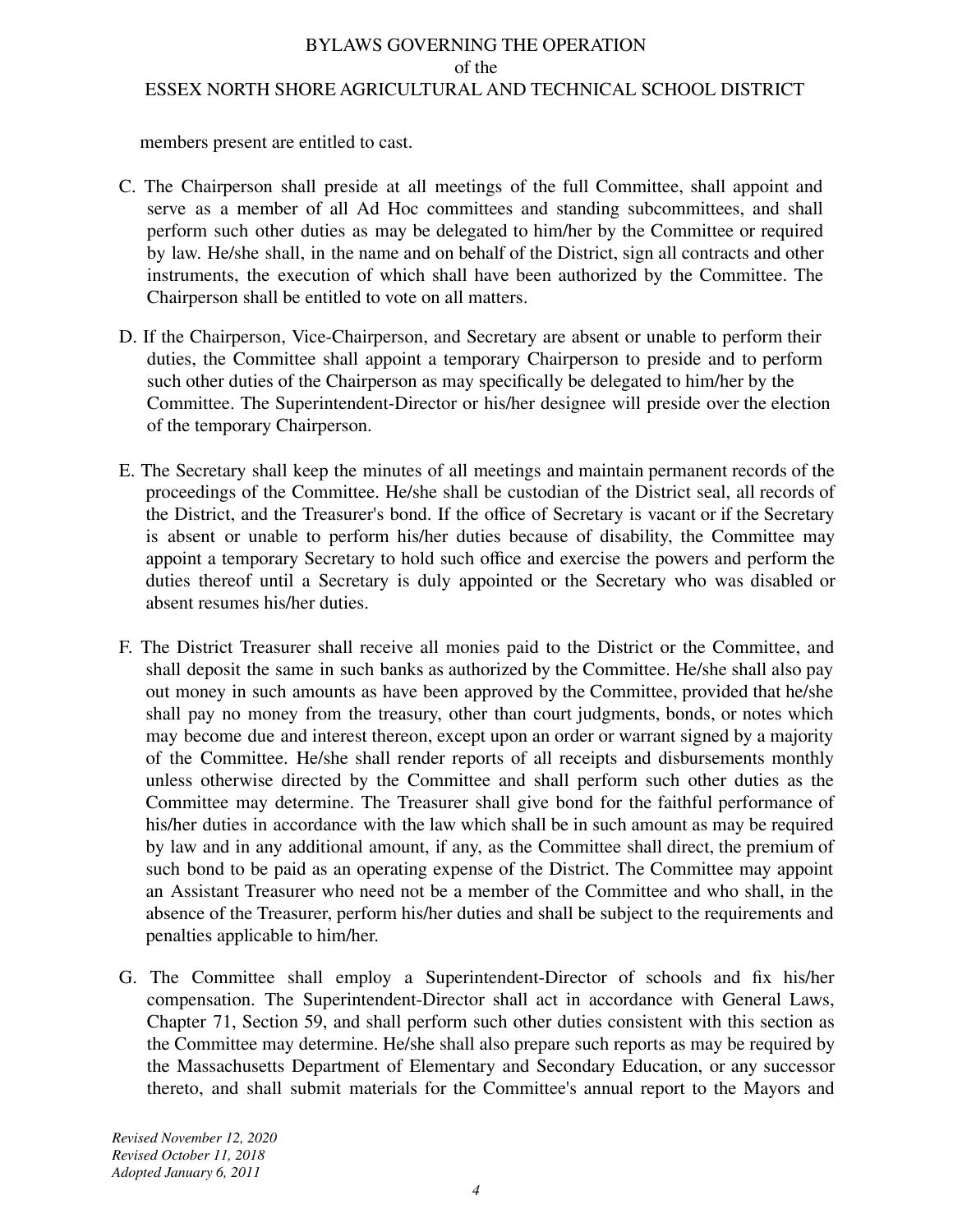Boards of Selectmen of the District's Member Municipalities in sufficient time for printing in the Annual Reports of the Member Municipalities.

- H. Regular meetings of the Committee are generally held on the second Thursday of each month at 5:30 p.m. or at such other times as the Committee shall determine. All meetings shall be posted and advertised according to M.G.L. Chapter 30A, §§18-25; or any successor provision of the General Laws, as the same shall be amended from time to time. Meetings of the Committee shall conclude no later than 10:30 p.m. unless a quorum is present and votes by a two-thirds majority to continue beyond such time.
- I. Special meetings of the Committee may be held at the call of the Chairperson, if he/she shall deem it expedient, or shall be held upon the written request of three Members of the Committee. Notice of a special meeting shall be in writing, shall state the time, place and purpose of the meeting, and shall be emailed to each Member of the Committee not later than 48 hours, exclusive of Saturdays and Sundays and legal holidays, preceding the day on which such special meeting is to be held. At such special meeting, no business shall be considered other than that designated in the notice except by two-thirds vote as defined in Section 2.5 (A) of these By-Laws. Any member of the Committee may waive his/her notice of the time, place and/or purposes of any meeting of the Committee. Any such waiver shall be in writing and shall be filed with the records of the special meeting to which it relates.
- J. The order of business at regular meetings shall be generally as follows:
	- 1. Call to Order
	- 2. Salute to the Flag
	- 3. Public Comment\*
	- 4. Student Representatives Report
	- 5. Approval of Meeting Minutes
	- 6. Communications
	- 7. Superintendent-Director Report
	- 8. Principal Report
	- 9. Subcommittee Reports (Finance, Policy, Personnel)
	- 10. Old Business
	- 11. New Business
	- 12. Warrant
	- 13. Discussion Items That Were Not Reasonably Anticipated by the Chairperson (M.G.L. , Chapter 30A-Section 18-25)
	- 14. Adjourn

The most recently published edition of Robert's Rules of Order shall govern the conduct of the proceedings of the Committee except when those rules are in conflict with any policies and regulations approved by the Committee. Executive sessions of the Committee may be held for any purpose permitted by the General Laws, but only by a majority vote as such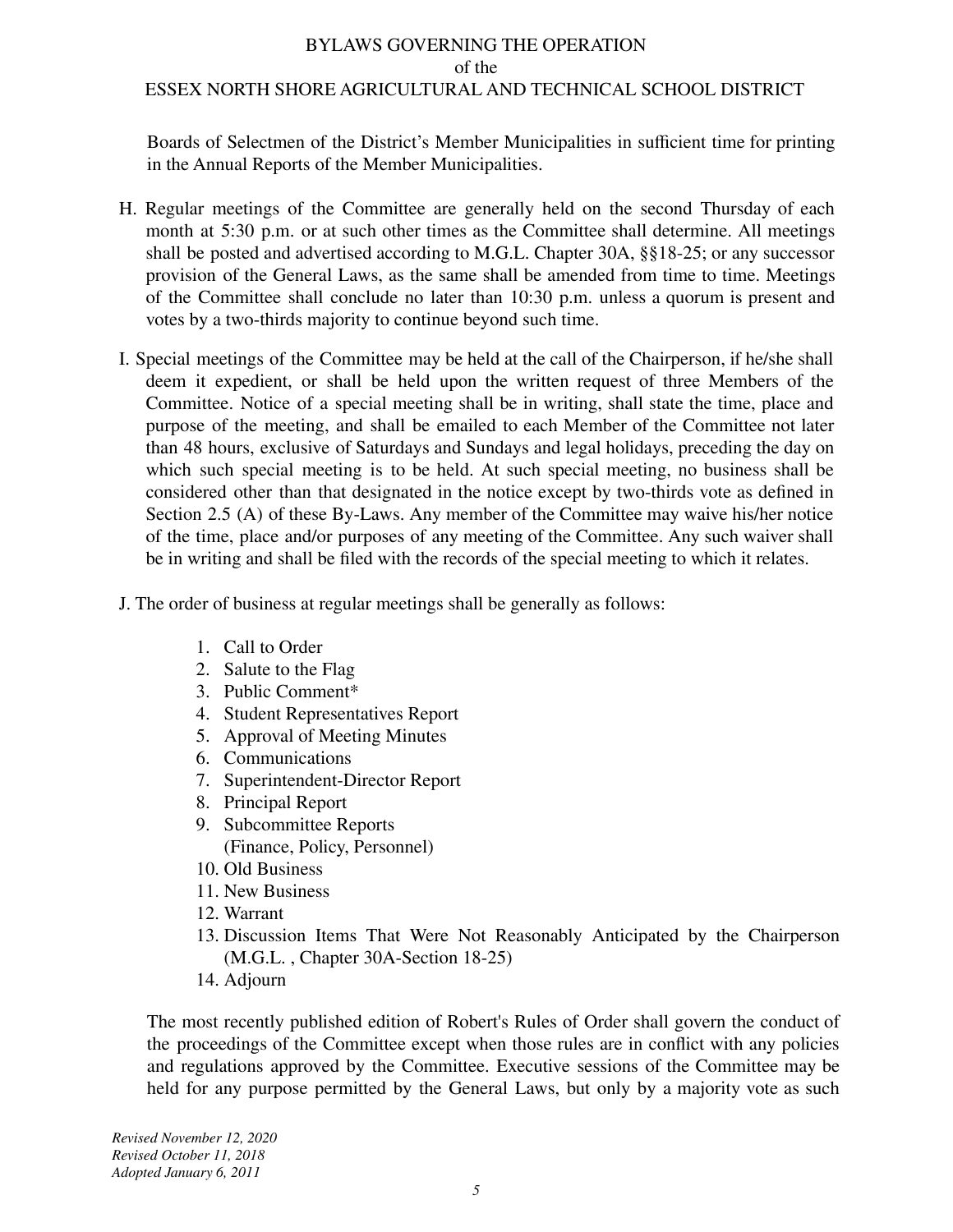term is defined in Section 2.5**(**B) of these By-Laws. Otherwise, all meetings shall be open to the public.

- K. The official bulletin board of the District for purposes of General Laws, Chapter 30A, Section 20, shall be the website of the District and notices of all meetings shall be posted in accordance with Chapter 30A §20 of the General Laws (the Open Meeting Law) and 940 CMR 29.03 or any successor statute that may be in effect from time to time.
- L. The Committee may from time to time make policies, rules and regulations consistent with the laws of the Commonwealth or these Bylaws for the operation and conduct of the District, its schools and programs.

## Section 2.6 Powers and Duties

The Committee shall have all the powers and duties conferred and imposed upon it by these by laws and such other additional powers and duties as are specified in the Enabling Act and any amendments thereto now or hereafter enacted or as may be specified in any other applicable general or special law.

## Section 2.7 Process for Filling Vacant Offices

The following procedure will be employed for each office open, whether at the Committee's annual meeting or on the occasion that an office should be vacated during the course of the year.

- 1. The school committee designee acting as temporary Chairperson shall entertain nominations for each office, beginning with the Chairperson, from the membership. Nominations shall not require a second.
- 2. A motion to close nominations shall require a second, and must be voted on, as any other motion.
- 3. Should only one nomination for an office be submitted, the Chairperson may instruct the secretary to cast one ballot for the nominee.
- 4. If two or more nominees are submitted for any office, the election of an officer shall be conducted by a roll call vote, with all allocated votes recorded. The Chairperson need not vote unless his/her vote shall affect the outcome of the election.
- 5. The nominee receiving a majority of the allocated votes cast by those present and voting shall be declared the winner. Upon a majority vote of the Members, the vote may be taken by signed paper ballot which is recorded and read by the Secretary.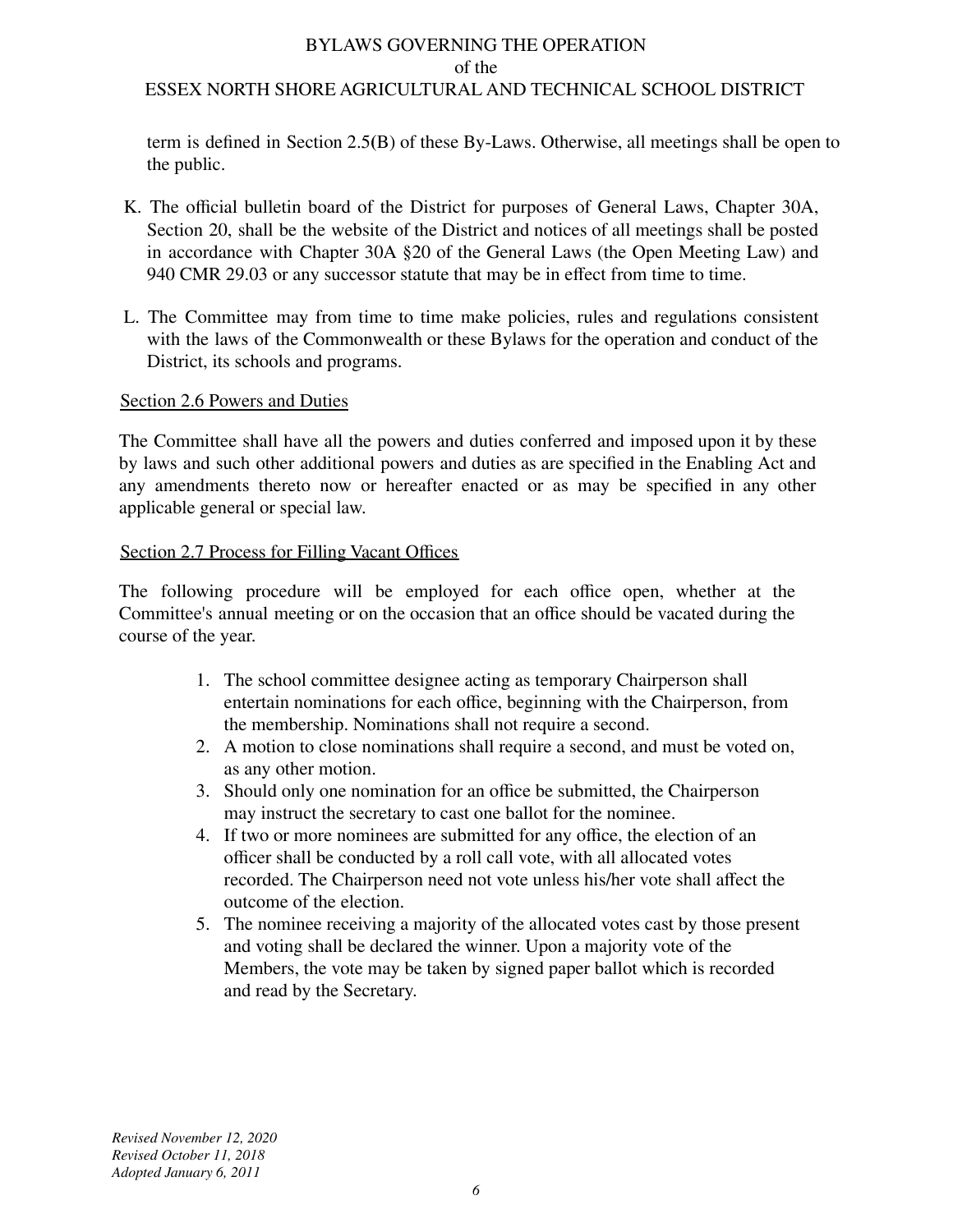# PART III

# APPORTIONMENT AND PAYMENT OF COSTS INCURRED BY THE DISTRICT

## Section 3.1 Classification of Costs

For the purpose of apportioning assessments levied by the District against the Member Municipalities, costs shall be divided into three categories capital costs, operating costs and special operating costs.

## Section 3.2 Capital Costs

Capital costs shall include all expenses in the nature of capital outlay such as the cost of acquiring land, the cost of constructing, reconstructing, and adding to buildings, and the cost of remodeling or making extraordinary repairs to a school building or buildings, including without limitation the cost of the original equipment and furnishings for such buildings or additions, plans, architects' and consultants' fees, grading and related structures and premises in operating condition, sewage disposal and any other items for which a school district may borrow money. Capital costs shall also include payment of principal of and interest on bonds, notes or other obligations issued by the District to finance capital costs.

## Section 3.3 Operating Costs

Operating costs shall include all costs for daytime courses in grades 9-12 operated by the District and not included in capital costs as defined in Section 3.2 or Special Operating Costs as defined in Section 3.4 but including interest on temporary notes issued by the District in anticipation of revenue.

## Section 3.4 Special Operating Costs

Special Operating Costs shall include, the net cost of evening, graduate and extension courses or any other types of courses which are offered by the District to persons other than pupils attending a regular District vocational school program in any of grades 9-12, net of any revenues collected by the District on account of such programs.

## Section 3.5 Apportionment of Capital and Operating Costs

A. Capital and operating costs for every fiscal year shall be apportioned to the Member Municipalities on the basis of their respective pupil enrollment in the District schools; provided that, for the purpose of such apportionment each member municipality shall be deemed to have at least five students enrolled full time in grades 9-12 in the District schools each year. Each Member Municipality's share of capital and operating costs for each fiscal year shall be determined by computing the ratio which the enrollment of full time students in grades 9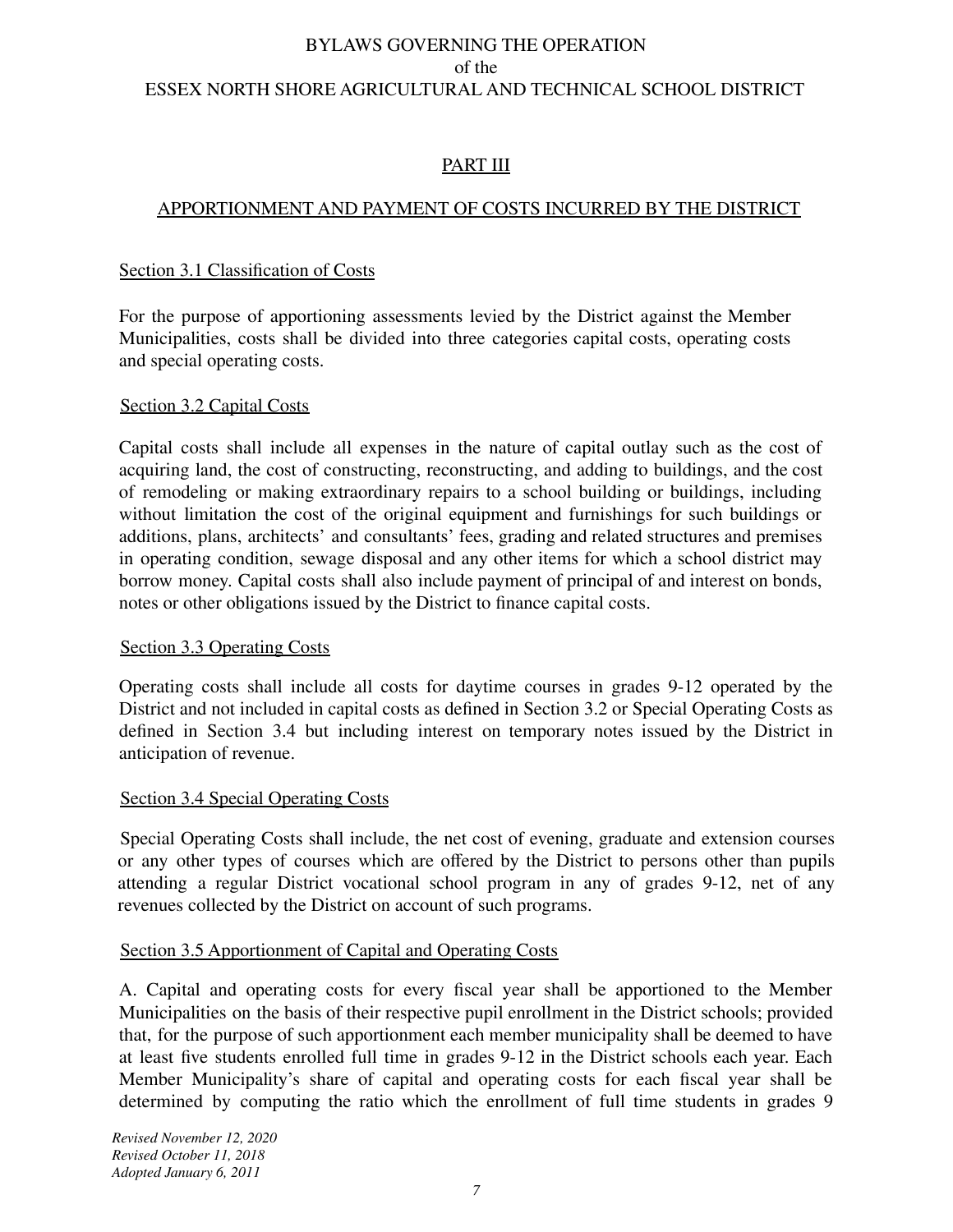through 12 from such Member Municipality at such Member Municipality's expense in any school or schools operated by the District bears to the total number of full time students in grades 9-12 from all member municipalities at municipality expense in any school or schools operated by the District on October 1 of the fiscal year next preceding the fiscal year for which the apportionment is determined.

B. In the event that full time student enrollment in any of grades 9-12, inclusive, in the District school system has not been accomplished by October 1 of any such year, capital and operating costs shall be apportioned on the basis of enrollment in grades nine through twelve of pupils residing in each Member Municipality and receiving education at such Member Municipality's expense on October 1 of such year. The Committee by two-thirds vote (as defined in Section 2.5(B) of these By-Laws) may make adjustments in the apportionment formula set forth in this subparagraph B in the event the Committee determines that such formula does not apportion the initial operating costs consistently with the anticipated use of District school system. The fiscal year shall commence July 1 and end on June 30, or shall be such other fiscal year as may be established by statute for municipal corporations and regional school districts.

# Section 3.6 Apportionment of Special Operating Costs

Special Operating Costs shall be apportioned to the Member Municipalities on the basis of the ratio which the enrollment of pupil hours of residents of each Member Municipality in courses described in Section 3.4 on November 1 and March 1 of the fiscal year next preceding the fiscal year for which the apportionment is determined bears to the total enrollment of pupil hours in courses described in Section 3.4 from residents of all member municipalities on such dates.

## Section 3.7 Times of Payment of Apportioned Costs

Each Member Municipality shall pay to the District in each fiscal year its proportionate share, certified as provided in Section 4.3 of the capital, operating and special operating costs of the District. Except as otherwise provided in Section 4.1 the annual share of each member municipality shall be paid in such amounts and at such times that at least the following percentages of such annual share shall be paid on or before the dates indicated, respectively:

- End of the first fiscal quarter  $25%$
- End of the second fiscal quarter  $75%$
- End of the third fiscal quarter 100%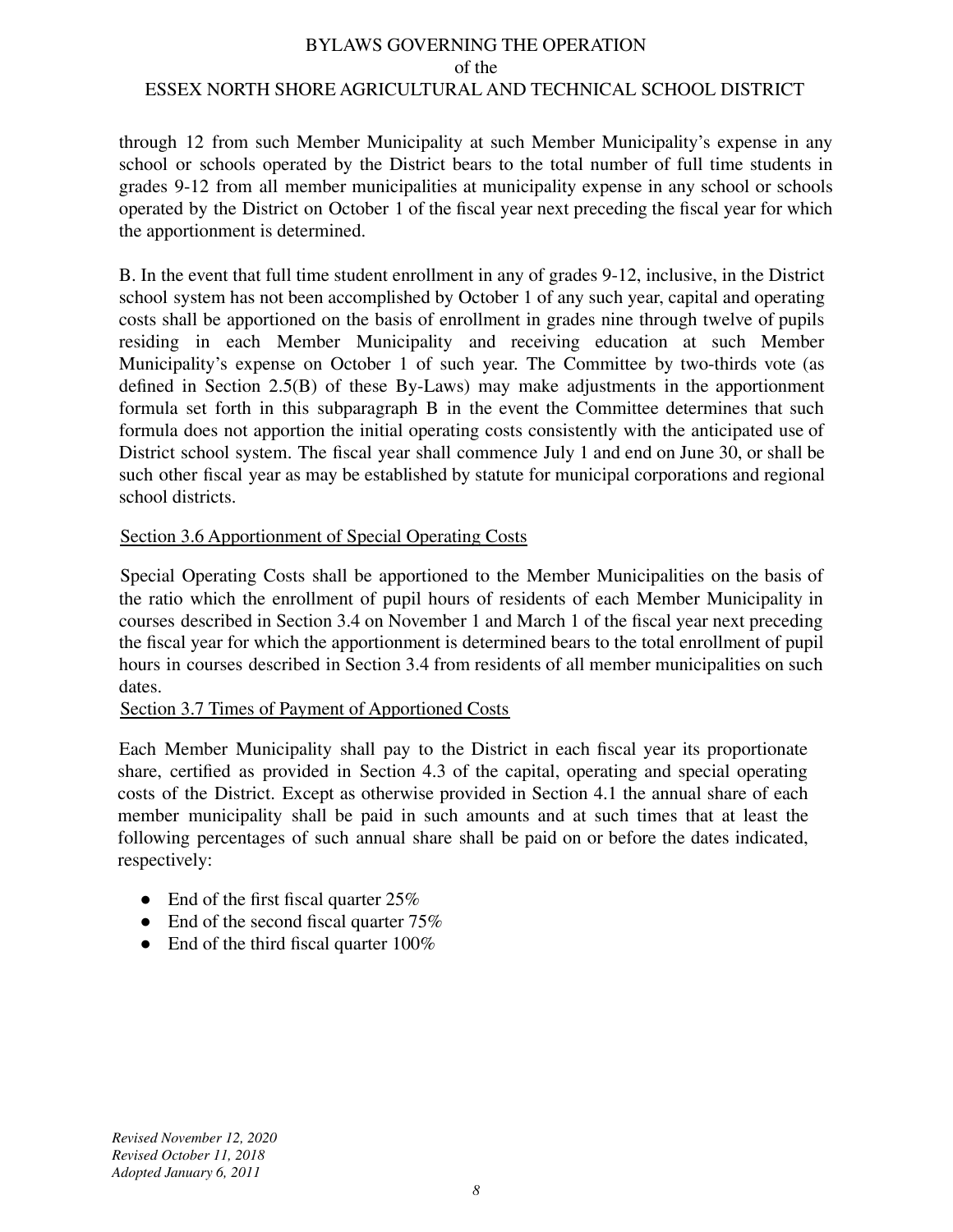# PART IV

# **BUDGET**

## Section 4.1 Tentative Operating and Maintenance Budget

The Committee shall annually prepare a tentative operating and maintenance budget for the ensuing fiscal year, attaching thereto provision for any installment of principal or interest to become due in such year on any bonds or other evidence of indebtedness of the District and any other capital costs to be apportioned to the Member Municipalities. The Committee shall submit to the mayor of each member city and to the Chairperson of the finance or advisory committee of each member town a copy of such tentative operating and maintenance budget on or before February 15 which shall be itemized as follows or be in such further detail as the Committee may deem advisable:

- 1. Administration
- 2. Instructional Leadership<br>3. Classroom and Specialis
- 3. Classroom and Specialist Teachers<br>4. Other Teaching Services
- **Other Teaching Services**
- 5. Professional Development
- 6. Instructional Materials, Equipment, and Technology
- 7. Guidance Counseling and Testing
- 8. Pupil Services<br>9. Operations and
- Operations and Maintenance
- 10. Insurance, Retirement, and Other

## Section 4.2 Final Operating and Maintenance Budget

The Committee shall adopt an annual operating and maintenance budget, including debt and interest charges and any other current capital costs as separate items, not later than April 30 before the ensuing fiscal year, and the said Committee shall apportion the amounts necessary to be raised in order to meet the said budget in accordance with the provisions of Part II. The amounts so apportioned to each Member Municipality shall be certified by the District Treasurer to the Treasurer of each Member Municipality, prior to April 30, of each year.

## Section 4.3 Incurring of Debt

Whenever the Committee authorizes the incurring of debt, except for temporary debt in anticipation of revenue to be received from any source in accordance with Chapter 71, Section 16(g) of the General Laws, such debt may be incurred if two-thirds of the Member Municipalities do not vote disapproval within sixty days following the date on which such debt was authorized by the Committee, provided that said Member Municipalities which have not voted disapproval agree, within ninety days of the date on which such debt was authorized, to pay the total bond indebtedness authorized by the Committee without contribution by the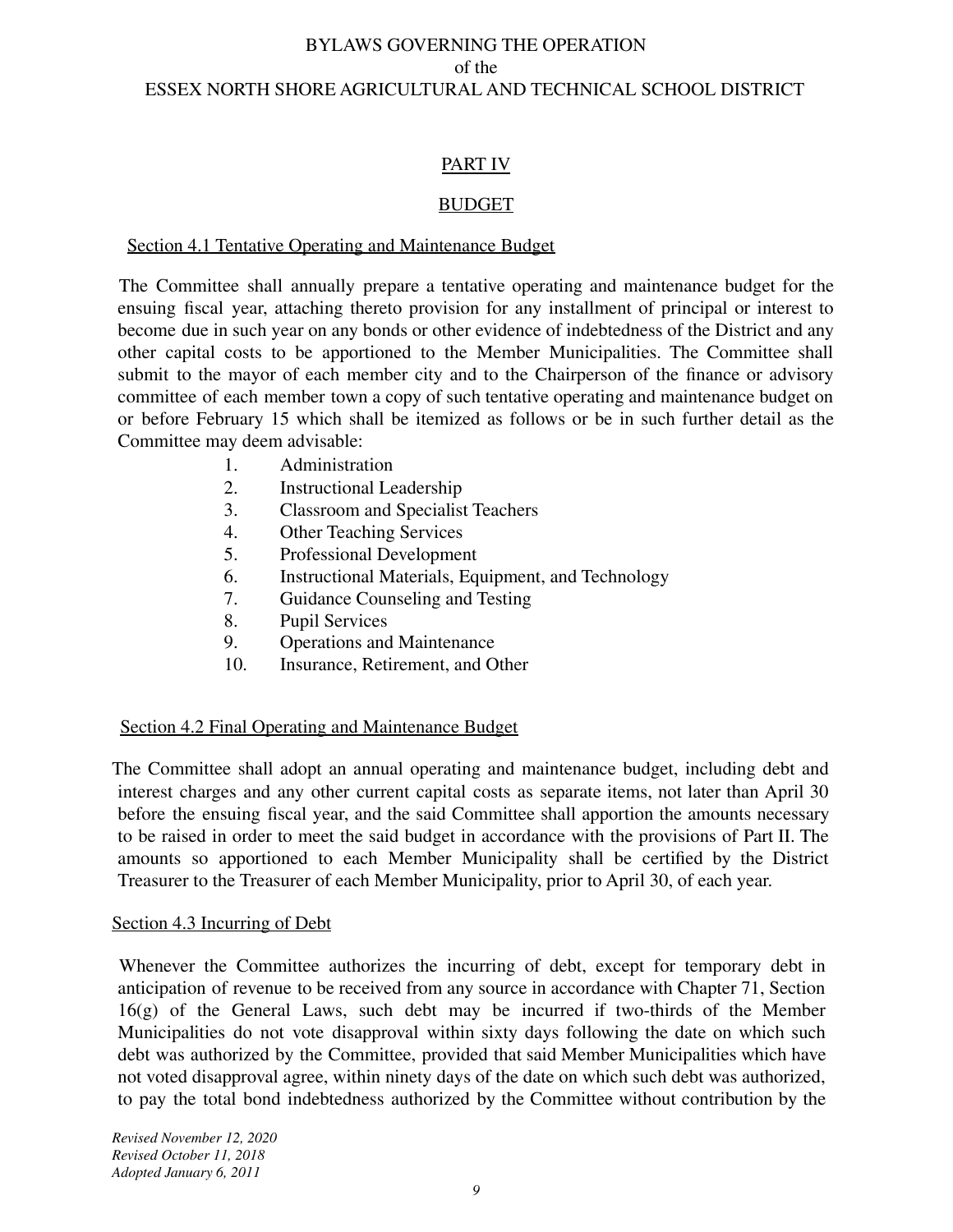Member Municipalities which voted disapproval of the amount of said debt. The Member Municipalities which have voted disapproval of such indebtedness shall have the right to retain their membership in the District as provided herein, except that they shall not be allowed to any added enrollment that might result solely from the expansion of facilities that occurs on account of such new indebtedness. Within seven days following the authorization of indebtedness by the Committee, the Committee shall cause written notice of the date that such indebtedness was authorized by the Committee, the amount of the indebtedness and of the general purposes for which it was authorized and of the procedure for approval to be followed, to the city council of each member city and the board of selectmen of each member town.

## Section 4.4 Establishment of Surplus Account, Limitation of Operating Surplus

As required by the Enabling Act, there is hereby established on the books and accounts of the District, a capital reserve fund for the purpose of financing necessary facility maintenance and capital improvements. The capital reserve fund shall be subject to the limits on stabilization funds in section 16G 1/2 of chapter 71 of the General Laws.

# PART V

# LOCATION AND TRANSPORTATION

# Section 5.1 School Location

The District school shall be located on the property occupied as of July 1, 2009 by the Essex North Shore Agricultural and Technical School in Danvers, Massachusetts, at the address 562 and 565 Maple Street, Hathorne, MA 01937.

## Section 5.2 Transportation

The District shall be responsible for the transportation of its students in accordance with Sections 7A and 16C of the Chapter 71 of the General Laws. Transportation for non-resident students enrolled in the agricultural vocational programs shall be limited to students residing in municipalities within a 20 mile radius of the District, as determined by the Commissioner of the Department of Elementary and Secondary Education. The unreimbursed cost of transporting students, if any, shall be apportioned to the Member Municipalities as an operating cost, and shall otherwise be subject to the terms of the Enabling Act.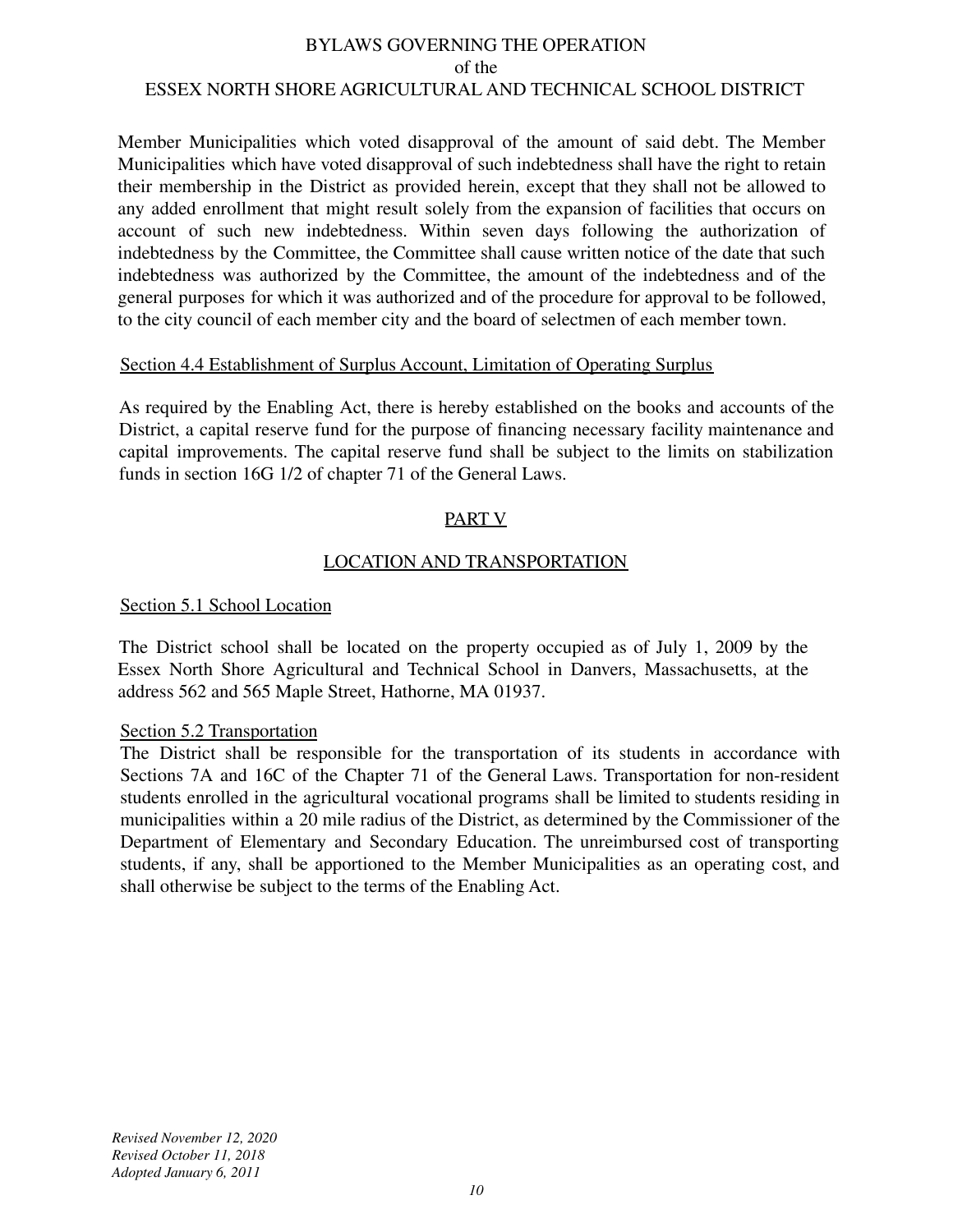## PART VI

#### **AMENDMENTS**

#### Section 6.1 Limitation

These Bylaws may be amended by two-thirds vote of the Committee (as defined in Section 2.6(B) of these By-Laws), but no amendment shall be made which shall substantially impair the rights of the holders of any bonds, notes, or other obligations of the District then outstanding, or the rights of the District to procure the means for payment thereof, provided that nothing in this Section shall prevent the admission of a new municipality or municipalities to the District and the reapportionment accordingly of capital costs of the District represented by bonds or notes of the District then outstanding and of interest thereon. Any vote to amend these Bylaws may be taken at a regular or special meeting of the Committee, provided a copy of the proposed amendment has been emailed, to each Member at their assigned school email account at least five days prior to the regular or special meeting at which the proposed amendment is to be acted upon, provided further that the requirement for providing a written copy of the proposed amendment shall not apply if all Members of the Committee are present and vote in favor of the proposed amendment.

# PART VII

#### ADMISSION OF ADDITIONAL MUNICIPALITIES TO THE DISTRICT

Any other municipality or municipalities may be admitted to the District upon adoption of an amendment to these Bylaws after following the procedure outlined in this Part. Upon request by such municipality or municipalities, the Committee may by two-thirds vote seek an amendment of the enabling legislation to permit the admittance of a new member on such terms as outlined in the legislation as amended and, in the bylaw, as amended. Prior to seeking such an amendment to the legislation, the Committee shall notify the Commissioner of Elementary and Secondary Education and request a Reorganization needs conference pursuant to 603 CMR 41.02.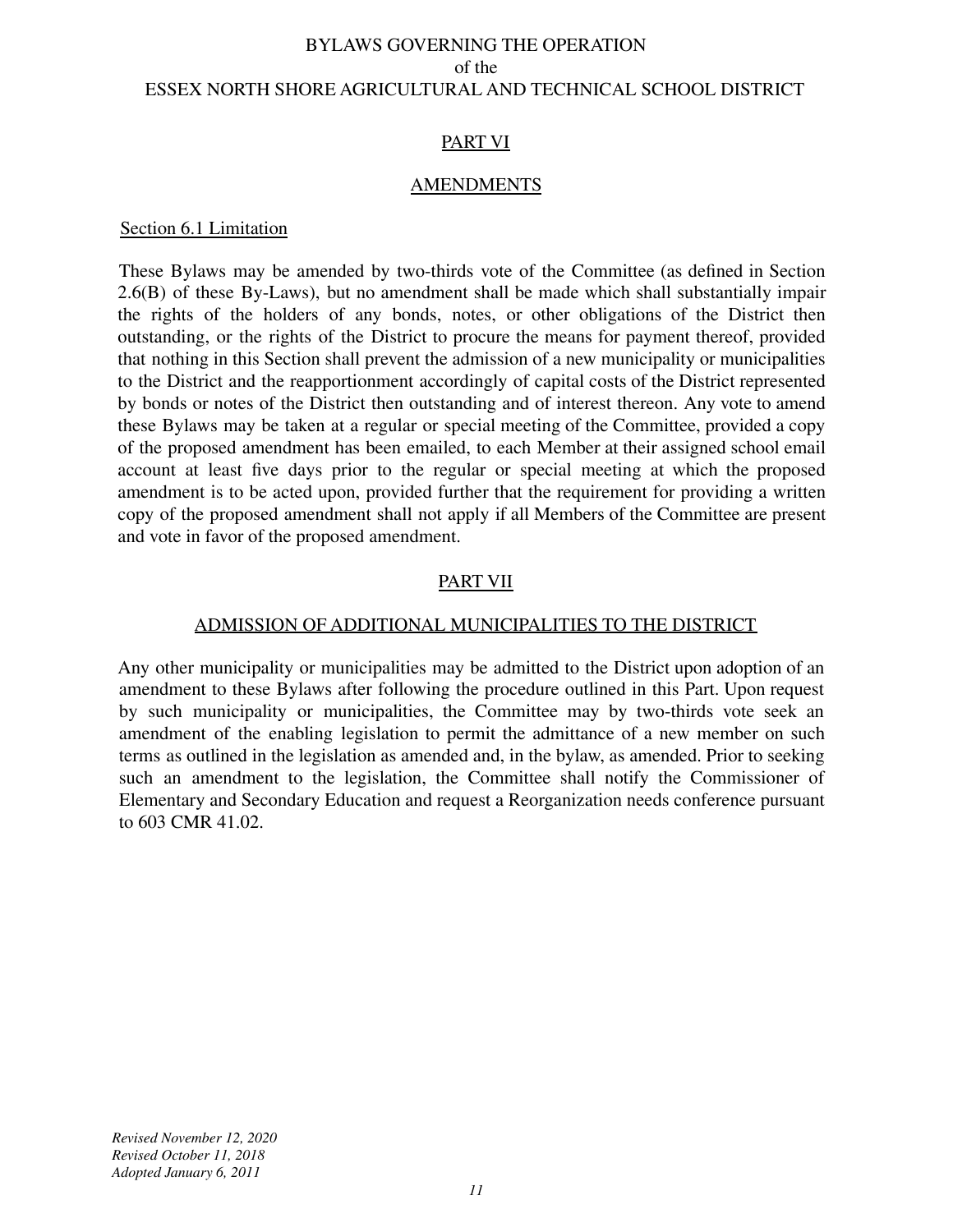# PART VIII

## WITHDRAWAL

## Section 8.1 Limitations and Procedure

The withdrawal of a Member Municipality from the District may be effected by an amendment to these by-laws in the manner hereinafter provided by this section. Any Member Municipality seeking to withdraw shall, by vote at an annual or special town meeting in the case of a town or by vote of the city council in the case of a city, request the Committee to draw up an amendment to these by-laws setting forth the terms by which such Member Municipality may withdraw from the District, provided (1) that the Member Municipality seeking to withdraw shall remain liable for any unpaid operating costs which have been certified by the Treasurer of the District to the Treasurer of the withdrawing Member Municipality including the full amount so certified for the year in which such withdrawal takes effect and, (2) that the said Member Municipality shall remain liable to the District for its share of the indebtedness of the District outstanding at the time of such withdrawal, and for interest thereon, to the extent and in the same manner as though the Member Municipality had not withdrawn from the District. Prior to making such an amendment to the Bylaws, the Committee shall notify the Commissioner of Elementary and Secondary Education and request a Reorganization needs conference pursuant to 603 CMR 41.02. Once the requisite procedures under 603 CMR 41.02 and 41.03 have been followed, the Committee shall seek any necessary amendments of the enabling legislation prior to amending these Bylaws as set forth above.

## Section 8.2 Cessation of Term of Office

Upon the effective date of withdrawal the term of office of the Member serving on the Committee from the withdrawing Member Municipality shall terminate and the total membership of the Committee shall be decreased accordingly.

## Section 8.3 Payments of Certain Capital Costs Made By a Withdrawing Municipality

Money received by the District from the withdrawing Member Municipality for payment of funded indebtedness or interest thereon shall be used only for such purpose and until so used shall be deposited in trust in the name of the District with a Massachusetts bank or trust company having a combined capital and surplus of not less than \$50,000,000.

## Section 8.4 Apportionment of Costs After Withdrawal

The withdrawing Member Municipality's annual share of any future installment of principal and interest on obligations outstanding on the effective date of its withdrawal shall be fixed at the average percentage prevailing for such Member Municipality at the last three annual apportionments made next prior to the effective date of the withdrawal. The remainder of any such installment, after subtracting the shares of any Member Municipality or Municipalities